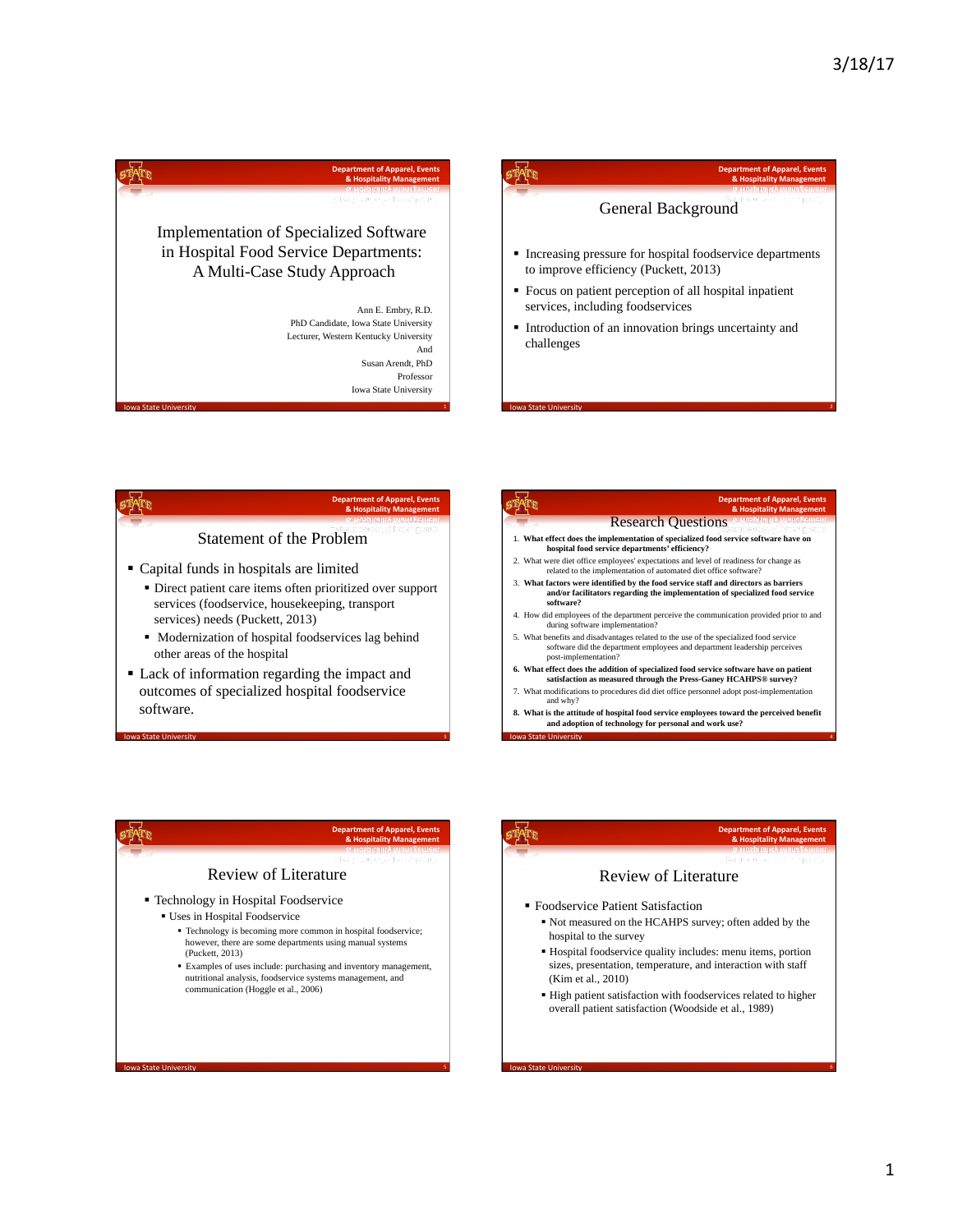



|                             |                           |                                           |                                                                                                    | & Hospitality Management<br>& Hospitality Management |  |
|-----------------------------|---------------------------|-------------------------------------------|----------------------------------------------------------------------------------------------------|------------------------------------------------------|--|
|                             |                           | Methods                                   |                                                                                                    | pabengueus et, véheuar) prouse                       |  |
| <b>Site Characteristics</b> |                           |                                           |                                                                                                    |                                                      |  |
| Hospital Size*              | Director's<br>Costentials | Participants <sup>b</sup>                 | Menu Service Pre-<br>Implementation                                                                | Diet Office Pre-<br><b>Implementation Process</b>    |  |
| Site 1 Large                | Registered<br>Dietitian   | 1 FSD<br>$1$ RD<br>1 <sub>DO</sub><br>2DC | Room Service for<br>one patient care<br>area: traditional<br>trayline for rest of<br>the hospital. | Computerized diet<br>office                          |  |
| Site 2 Small                | <b>CDM</b>                | 1 FSD<br>$2$ RD<br>1 DC                   | Provided menus for<br>patients to order, but<br>operated traditional<br>trayline                   | Manual                                               |  |
| Site 3 Medium               | Executive<br>Chef         | 1 ESD<br>2RD<br>4DC                       | <b>Traditional</b> travline                                                                        | Manual                                               |  |
| Site 4 Medium               | CDM:<br><b>MBA</b>        | 1 FSD<br>$1$ RD<br>1 <sub>DO</sub><br>2DC | Traditional trayline                                                                               | Manual                                               |  |
| Site 5 Large                | <b>CDM</b>                | 1 ESD<br>2RD<br>1 <sub>DO</sub><br>2DC    | Room Service                                                                                       | Computerized diet<br>office and call<br>center       |  |





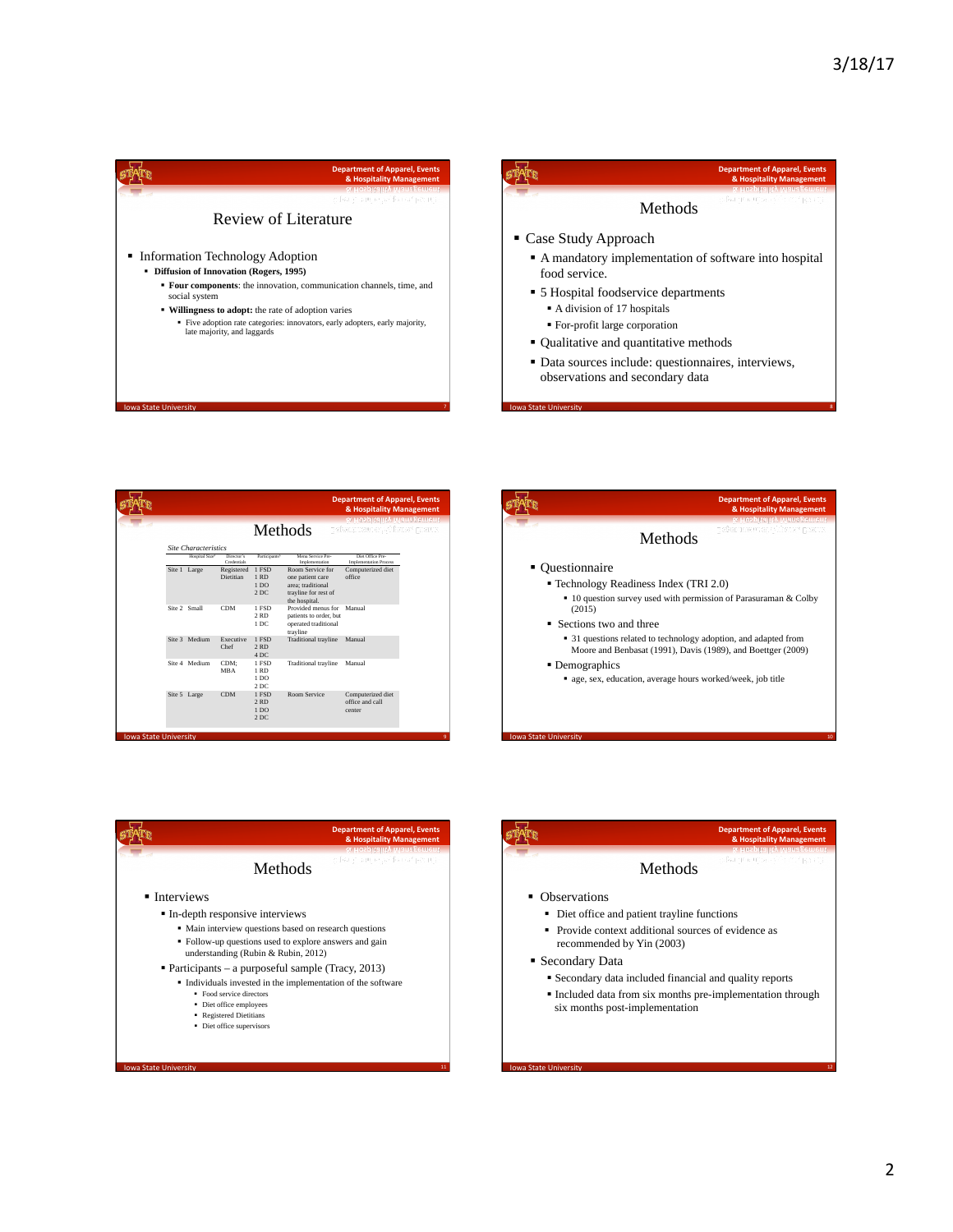

- tested at a hospital within the studied division but was not designated as a case study site
- Interviews were transcribed, coded
	- § Themes and trends were identified
	- § Three individuals coded and analyzed the interviews
	- § Triangulation of data

owa State Univ

§ Multiple sources of data analyzed to draw conclusions





15 **Iowa State University 15 Iowa State University 15** 





17 **Iowa State University** 17 **Iowa State University** 17

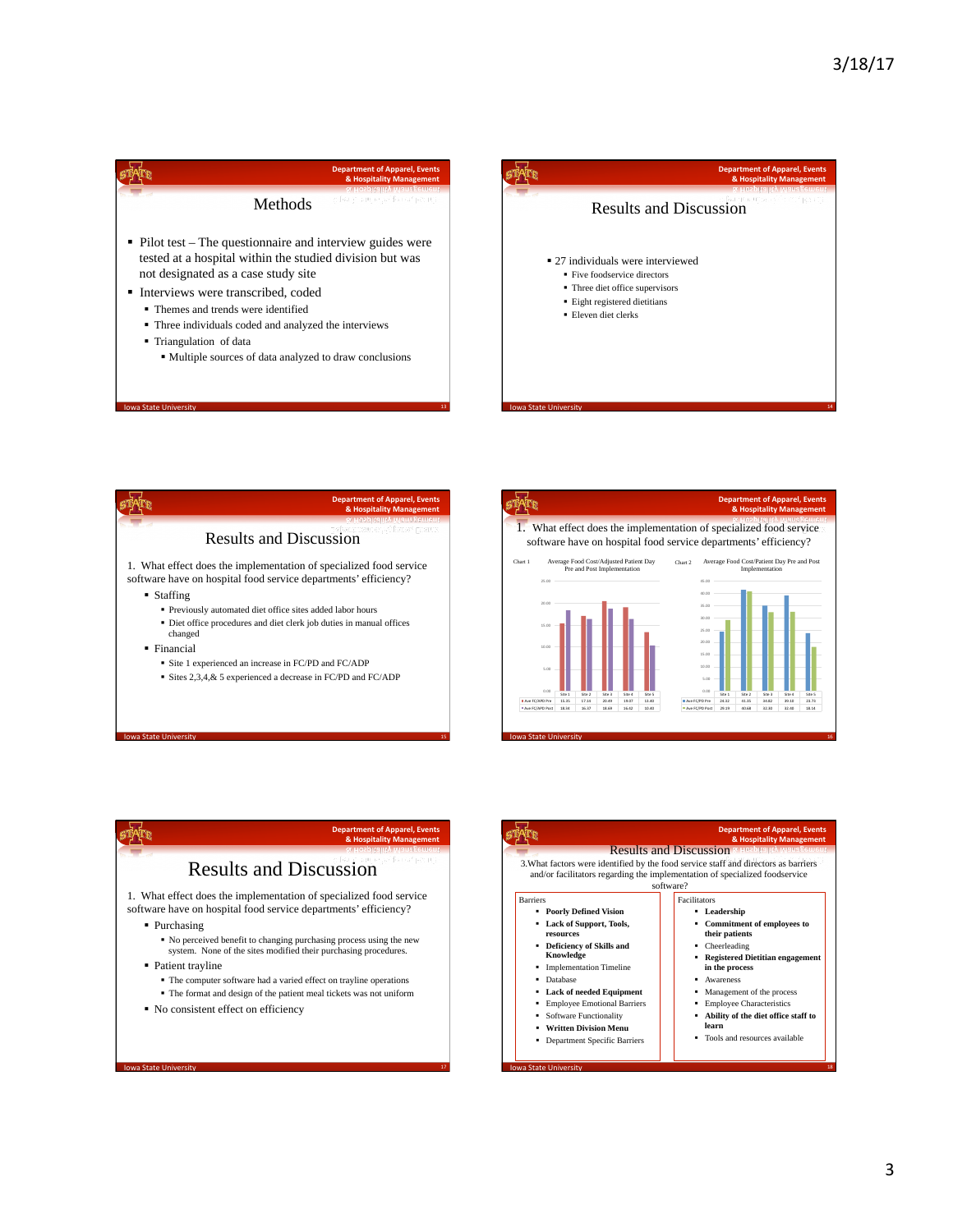

- implementation to post-implementation. § A standardized patient menu was implemented along with the software implementation.
- 19 Iowa State University **19 Iowa State University 19 Iowa State University 19**





|                                                                                                                                                                                                            |       | <b>Department of Apparel, Events</b><br>& Hospitality Management<br>& Hospitality Management  |  |
|------------------------------------------------------------------------------------------------------------------------------------------------------------------------------------------------------------|-------|-----------------------------------------------------------------------------------------------|--|
| <b>Results and Discussion</b>                                                                                                                                                                              |       | probabilities to cat with a set position                                                      |  |
| 8.<br>What is the attitude of hospital food service employees toward the perceived<br>benefit and adoption of technology for personal and work use?<br>Table 3 TRI 2.0 Questionnaire Results ( $N = 103$ ) |       |                                                                                               |  |
| <b>Statement</b>                                                                                                                                                                                           | Meanb | <b>Std. Deviation</b>                                                                         |  |
| Technology gives me more freedom of mobility                                                                                                                                                               | 394   | 99                                                                                            |  |
| I keep up with the newest technology in my area of interest.                                                                                                                                               | 3.80  | .66                                                                                           |  |
| Technology makes me more productive in my life.                                                                                                                                                            | 374   | 88                                                                                            |  |
| Technical support lines (help lines) are not helpful because they<br>don't explain things in a way I understand <sup>®</sup>                                                                               | 3.32  | .99                                                                                           |  |
| Other people come to me for advice on new technologies                                                                                                                                                     | 3.29  | .94                                                                                           |  |
| Sometimes, I think that technology systems are not designed for<br>use by regular people*                                                                                                                  | 3.28  | 99                                                                                            |  |
| Too much technology distracts people to a point that is harmful"                                                                                                                                           | 2.89  | 1.08                                                                                          |  |
| Technology lowers the quality of relationships by reducing<br>personal interaction*                                                                                                                        | 2.74  | 1.08                                                                                          |  |
| In general, I am among the first in my circle of friends to acquire<br>new technology                                                                                                                      | 2.69  | 95                                                                                            |  |
| People are too dependent on technology to do things for<br>themselves <sup>*</sup>                                                                                                                         | 2.53  | 1.00                                                                                          |  |
|                                                                                                                                                                                                            |       | * Bolded statements are negatively worded items: negatively worded items were reversed coded. |  |

sper

## **Department of Apparel, Events<br>& Hospitality Management**

### Conclusions and Practical Applications

- The necessity of a vision.
- § Involvement of the registered dietitians in the process did not improve the implementation process; however, those diet offices were operating at a higher level and understood the software at a greater depth.
- § When multiple layers of an organization and an outside company are involved in an implementation, having defined roles and responsibilities is needed.

**23** Iowa State University **23** Iowa State University **23** Iowa State University **23** 

nt.

## **Department of Apparel, Events<br><b>& Hospitality Management**

# Conclusions and Practical Applications

- § When a change is occurring the foodservice directors must own the process.
- § Include the end users and the foodservice directors in the process of building and designing the customizable parts of the software.
- § A skills inventory of the diet clerks pre-implementation is needed, so knowledge and skills can be developed prior to the use of the software.
- § Hospital foodservice employees are willing to adopt technology

**24 Iowa State University 24 Iowa State University**